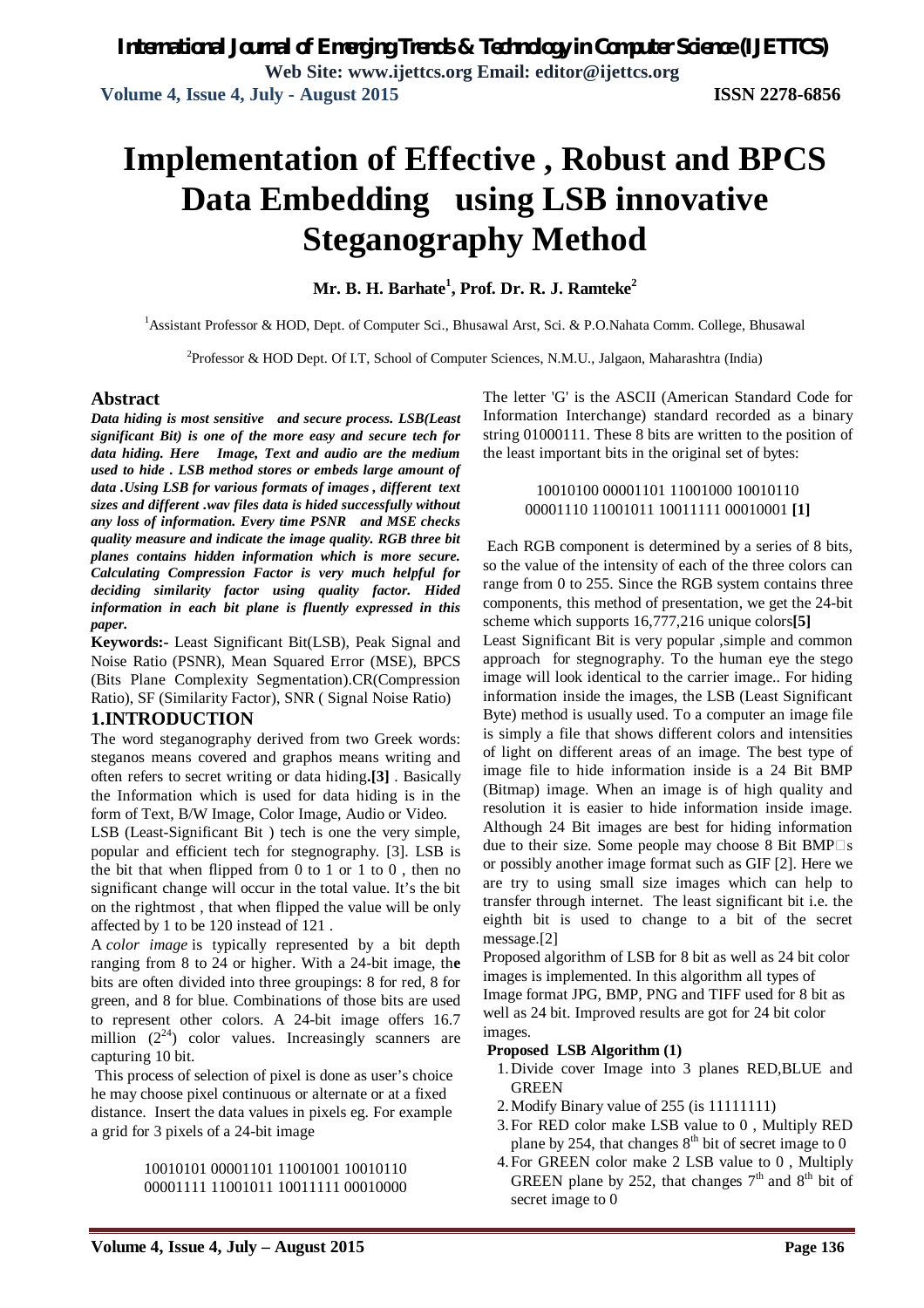# *International Journal of Emerging Trends & Technology in Computer Science (IJETTCS)* **Web Site: www.ijettcs.org Email: editor@ijettcs.org**

# **Volume 4, Issue 4, July - August 2015 ISSN 2278-6856**

5.For BLUE color make 3 LSB value to 0 , Multiply BLUE plane by 248, that changes  $3<sup>rd</sup>$ ,  $4<sup>th</sup>$  and  $5<sup>th</sup>$  bit of secret image to 0.

Fig 1 to 3 represents various formats of images which hides images .



#### **Figure :** 1



**Figure : 2**



| <b>Type of Cover</b><br>and Stego Image                                | <b>Histogram</b><br><b>Difference</b> | <b>MSE</b> | <b>PSNR</b> |
|------------------------------------------------------------------------|---------------------------------------|------------|-------------|
| 8 bit color for red<br>plane 254 and bit<br>replacement=4              | 0.04699971                            | 0.2183128  | 54.7740073  |
| 8 bit color for red<br>plane 254 and bit<br>replacement=1              | 0.38686590                            | 0.3149319  | 53.1826328  |
| 8 bit color for<br>Blue plane 248<br>and bit<br>replacement=3          | 0.06543780                            | 0.254467   | 54.1064406  |
| 24 bit color<br>for<br>red plane 254 and<br>bit replacement=1          | 0.33396316                            | 0.3793263  | 52.3746696  |
| 24 bit color<br>for<br>green plane 252<br>and bit<br>$replacement = 2$ | 0.14530233                            | 0.2711442  | 53.8327954  |
| 24 bit color<br>for<br>red plane 254<br>and bit<br>$replacement = 3$   | 0.06607367                            | 0.2218134  | 54.7049220  |
| 24 bit color<br>for<br>blue plane 248<br>and bit<br>$replacement = 2$  | 0.06623785                            | 0.27114    | 53.8327897  |

**Table : 1**

As per the study of LSB tech for data hiding or to embed secret message (image) in cover image on an average half of the bits will need to be modified a secret image using maximum cover size. There are 256 possible combinations for each colors. The human eye cannot detect these changes , and secret message successfully embedded. **[4]**

Selection criteria of image in LSB replacement are to select 8 bit image because in this image the bit replacement is 1 only. While in 24 bit image there is three combinations of 8 bit pixels for RGB therefore for the replacement of LSB 3 bits are selected. So it requires large space. [6]

Stegnography this is one of the best solution for finding the pixels present in cover and stego images. As we see in the results above for 8 bit as well as 24 bit color images , the RED, GREEN and BLUE pixels are distributed in images as in each pixel. Following histograms shows list of pixels which are compulsory present as (RGB) in each histogram.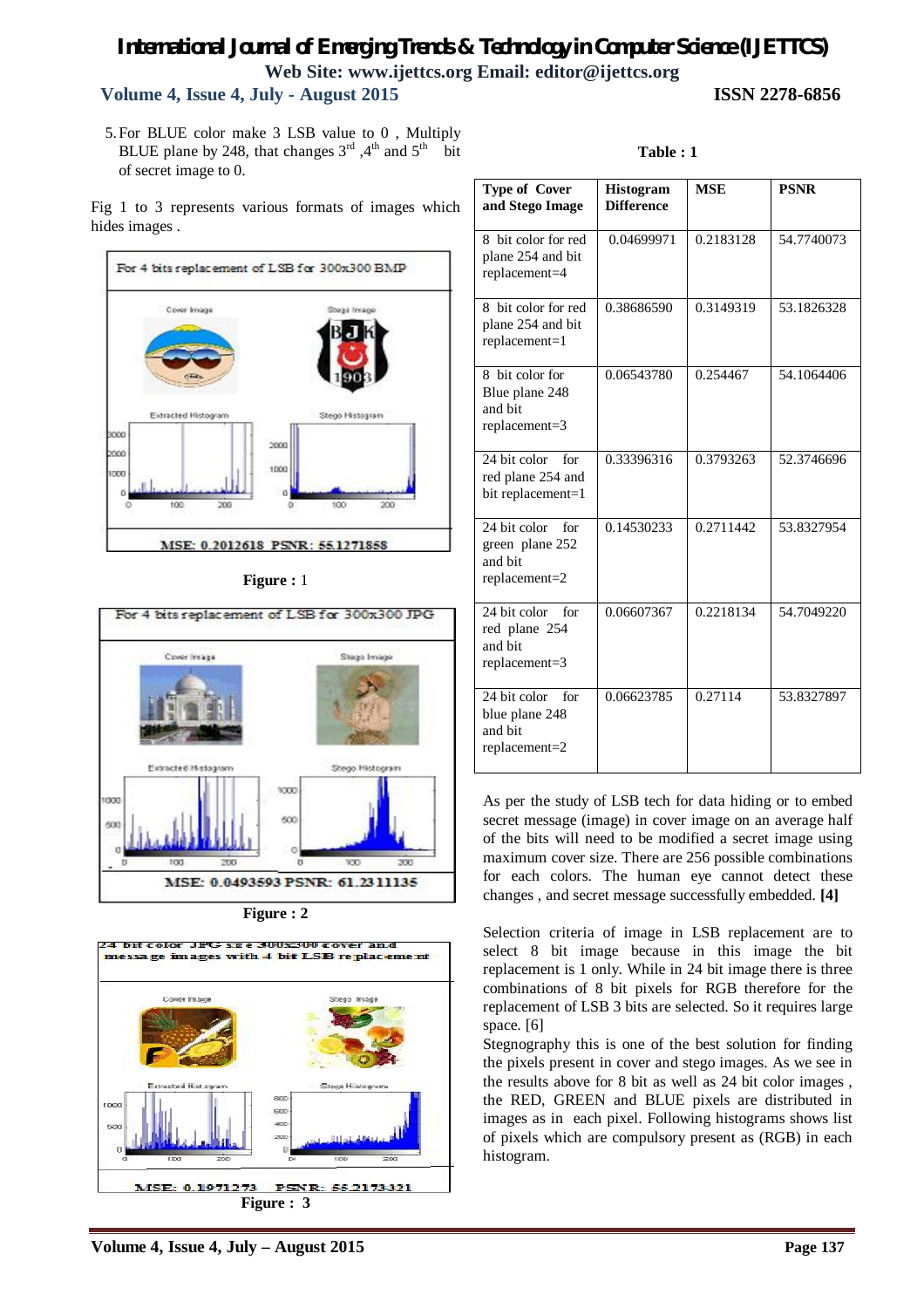# *International Journal of Emerging Trends & Technology in Computer Science (IJETTCS)* **Web Site: www.ijettcs.org Email: editor@ijettcs.org Volume 4, Issue 4, July - August 2015 ISSN 2278-6856**





This algorithm test LSB up to 7 th bit . If we test LSB value 1 to 7 for replacement of bits there are some changes occurs in the image pixel matrix. These changes are tested for all types of images for LSB 1 to 8 bit.

| Table : 2        |     |            |              |  |  |
|------------------|-----|------------|--------------|--|--|
| <b>Type of</b>   | LSB | <b>MSE</b> | <b>PSNR</b>  |  |  |
| Images           |     |            |              |  |  |
| JPG.             | T   | 0.8021     | 59.1219976   |  |  |
| (for Taj.JPG     | 2   | 0.05827    | 60.5099585   |  |  |
| and Shah.jpg)    | 3   | 0.05283    | 60.9356340   |  |  |
|                  | 4   | 0.05005    | 61 1702083   |  |  |
|                  | 5   | 0.04957    | 61 21 1771 6 |  |  |
|                  | 6   | 0.04766    | 61.3827090   |  |  |
|                  | 7   | 0.04807    | 61.3457630   |  |  |
|                  | s   | 0.0000074  | 99.4513166   |  |  |
| JPG.             | T   | 0.3149     | 53.1826328   |  |  |
| (Two 8 bit       | 2   | 0.2848     | 53.6184726   |  |  |
| $_{\rm IPG}$     | 3   | 0.2545     | 54.1064406   |  |  |
|                  | 4   | 0.2183     | 54.7740012   |  |  |
|                  | 5   | 0.1922     | 55.3251898   |  |  |
|                  | ъ   | 0.1571     | 56.2024341   |  |  |
|                  | 7   | 0.11023    | 57.7416387   |  |  |
|                  | 8   | 0.0000068  | 99.8702494   |  |  |
| JPG <sup>-</sup> | T   | 0.3793     | 52.3746696   |  |  |
| (Two 24 bit      | 2   | 0.2711     | 53.8327954   |  |  |
| $_{\rm IPG}$     | 3   | 0.2218     | 54.7049220   |  |  |
|                  | 4   | 0.1971     | 55.2173321   |  |  |
|                  | 5   | 0.17209    | 55.8070548   |  |  |
|                  | 6   | 0.1312     | 56.9845113   |  |  |
|                  | 7   | 0.06509    | 60.0292938   |  |  |
|                  | s   | 0.0000083  | 98.9679336   |  |  |
| JPG (Both are    | T   | 0.05754    | 60.5647150   |  |  |
| same images)     | 2   | 0.02228    | 64.6847971   |  |  |
|                  | 3   | 0.00469    | 71.4443801   |  |  |
|                  | 4   | 0.00123    | 77.2453173   |  |  |
|                  | 5   | 0.00129    | 77.0284120   |  |  |
|                  | 6   | 0.00331    | 72.9540405   |  |  |
|                  | 7   | 0.02539    | 64.1173782   |  |  |
|                  | s   | 0.0000076  | 99.3452370   |  |  |
| Average          |     | 0.12052077 | 66.18926648  |  |  |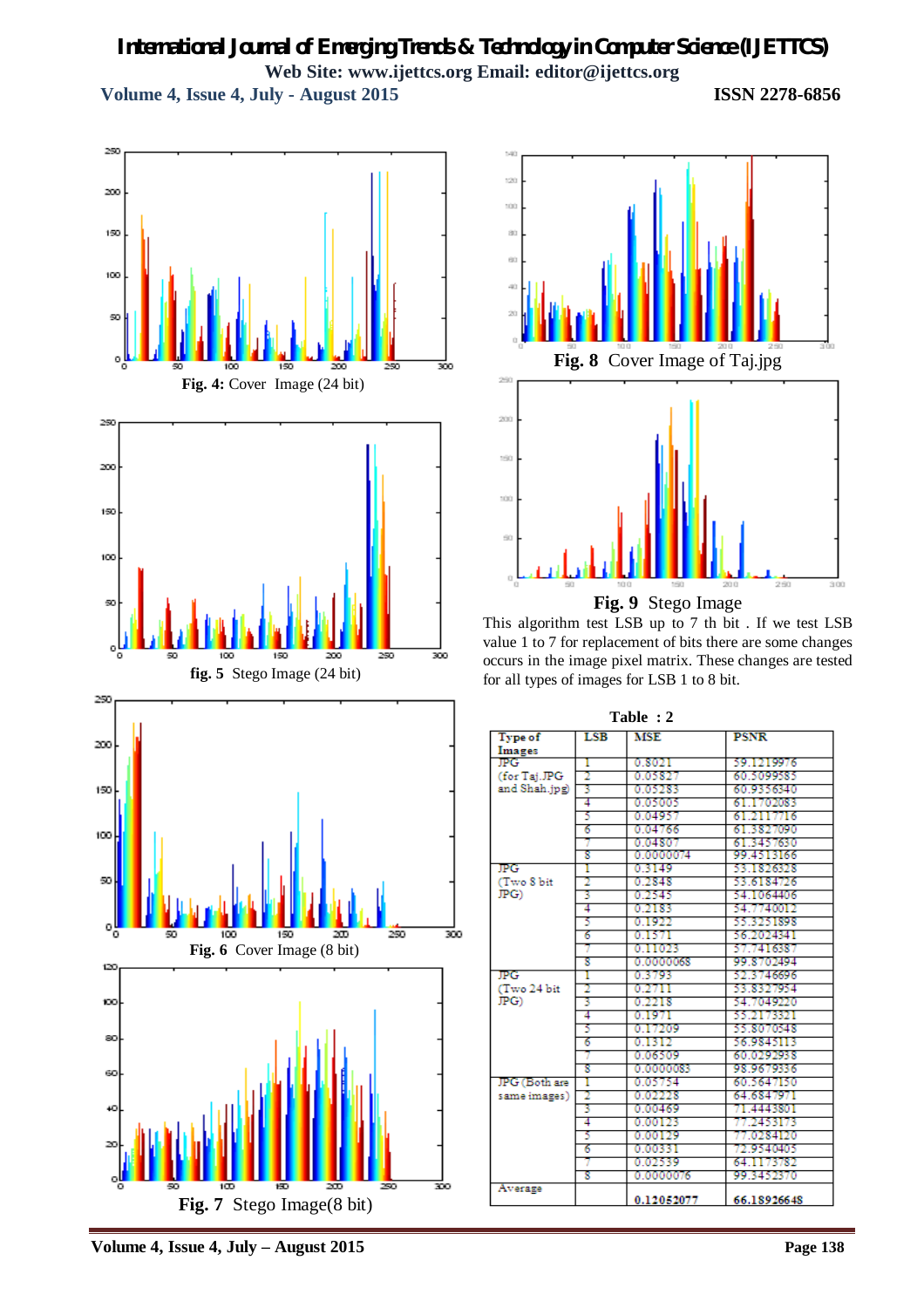# *International Journal of Emerging Trends & Technology in Computer Science (IJETTCS)* **Web Site: www.ijettcs.org Email: editor@ijettcs.org**

 **Volume 4, Issue 4, July - August 2015 ISSN 2278-6856**

The LSB have been used to conceal the data in the image. The LSB insertion varies according to the number of bits in an image. For 24-bit image the colors red, green and blue have been changed. For an 8-bit image, the eighth bit of the each image is changed to the bit of secret message**.[8]**

In the above case of LSB implementation each LSB bit is tested and result is generated with the help of quality measures MSE and PSNR. By using the same algorithm for dynamic bit replacement from 8 bit the following table 3 shows various result for the pair of any bit.

| Bit pair          | MSE     | PSNR    |  |  |  |
|-------------------|---------|---------|--|--|--|
| (1,2)             | 0.2013  | 55.1259 |  |  |  |
| (2,3)             | 0.8150  | 49.0528 |  |  |  |
| (3,4)             | 3.1396  | 43.1964 |  |  |  |
| (4,5)             | 8.4817  | 38.8799 |  |  |  |
| (5,6)             | 11.9394 | 37.3849 |  |  |  |
| (6,7)             | 12.0197 | 37.3658 |  |  |  |
| (7,8)             | 12.9179 | 37.0528 |  |  |  |
| Odd pair of Bits  |         |         |  |  |  |
| (1,3)             | 0.6038  | 50.3558 |  |  |  |
| (3,5)             | 7.9391  | 39.1670 |  |  |  |
| (5,7)             | 12.2826 | 37.2718 |  |  |  |
| Even pair of Bits |         |         |  |  |  |
| (2,4)             | 2.4043  | 44.3549 |  |  |  |
| (4,6)             | 9.0639  | 38.5919 |  |  |  |
| (6, 8)            | 12.9070 | 36.0565 |  |  |  |
| Three bits        |         |         |  |  |  |
| (1,3,5)           | 7.9637  | 39.1536 |  |  |  |
| (2,4,6)           | 9.2607  | 38.4983 |  |  |  |

**Table: 3**

**BPCS (Bit Plane Complexity Segmentation) steganography:**

This traditional technique has limited data hiding capacity and they can hide up to  $10 - 15%$  of the vessel data amount. BPCS steganography makes use of important characteristic that of human vision. In BPCS, the vessel image is divided into "informative region" and "noise-like region" and the secret data is hidden in noise blocks of vessel image without degrading image quality . In LSB technique, data is hidden in last four bits i.e. only in the 4 LSB bits. But in BPCS technique, data is hidden in MSB planes along with the LSB planes provided secret data is hidden in complex region.

The 8-bit image is composed of eight 1-bit plane regions from bit plane '0' (LSB) to bit-plane '7' (MSB). Plane '0' contains all lowest order bits of all pixels in the image while plane '7' contains all higher order bits. Bit plane Slicing is useful for image compression. Complexity of each bit–plane pattern increases monotically from MSB to LSB **[9]**



**Figure** 10 : Extracted Images from RGB plan



**Figure** 11: Embedded data in G plane

Fig 10 and fig 11 are the results of BCPS implemented algorithm in MATLAB. This algorithm is implemented for 8 bit grayscale images. Three .BMP images having 256X256 dimensions embedded in R,G and B planes using LSB algorithm. In my work with grayscale images the number of bits is eight. A bit-plane refers to all the bits at a single bit position across an image. In LSB Steganography, the least significant bit-planes are manipulated.

#### **Effect of Compression Ratio:**

Following table: 3 shows graphical representation based on Quality Factor on Compression Ratio(CR), Signal Noise Ratio(SNR) and Similarity Factor (SF) .

| Table: 3   |             |                     |            |  |  |  |
|------------|-------------|---------------------|------------|--|--|--|
| Quality    | Compression | <b>Signal Noise</b> | Similarity |  |  |  |
| Factor(QF) | Ratio(CR)   | Ratio(SNR)          | Factor(SF) |  |  |  |
|            | 14.2832     | 40.7979             | 0.9990     |  |  |  |
|            | 18.8160     | 40.1057             | 0.9988     |  |  |  |
|            | 20.8581     | 38.3750             | 0.9985     |  |  |  |
|            | 25.2178     | 33.0303             | 0.997      |  |  |  |
|            | 55.4920     | 25.1184             | 0.9935     |  |  |  |